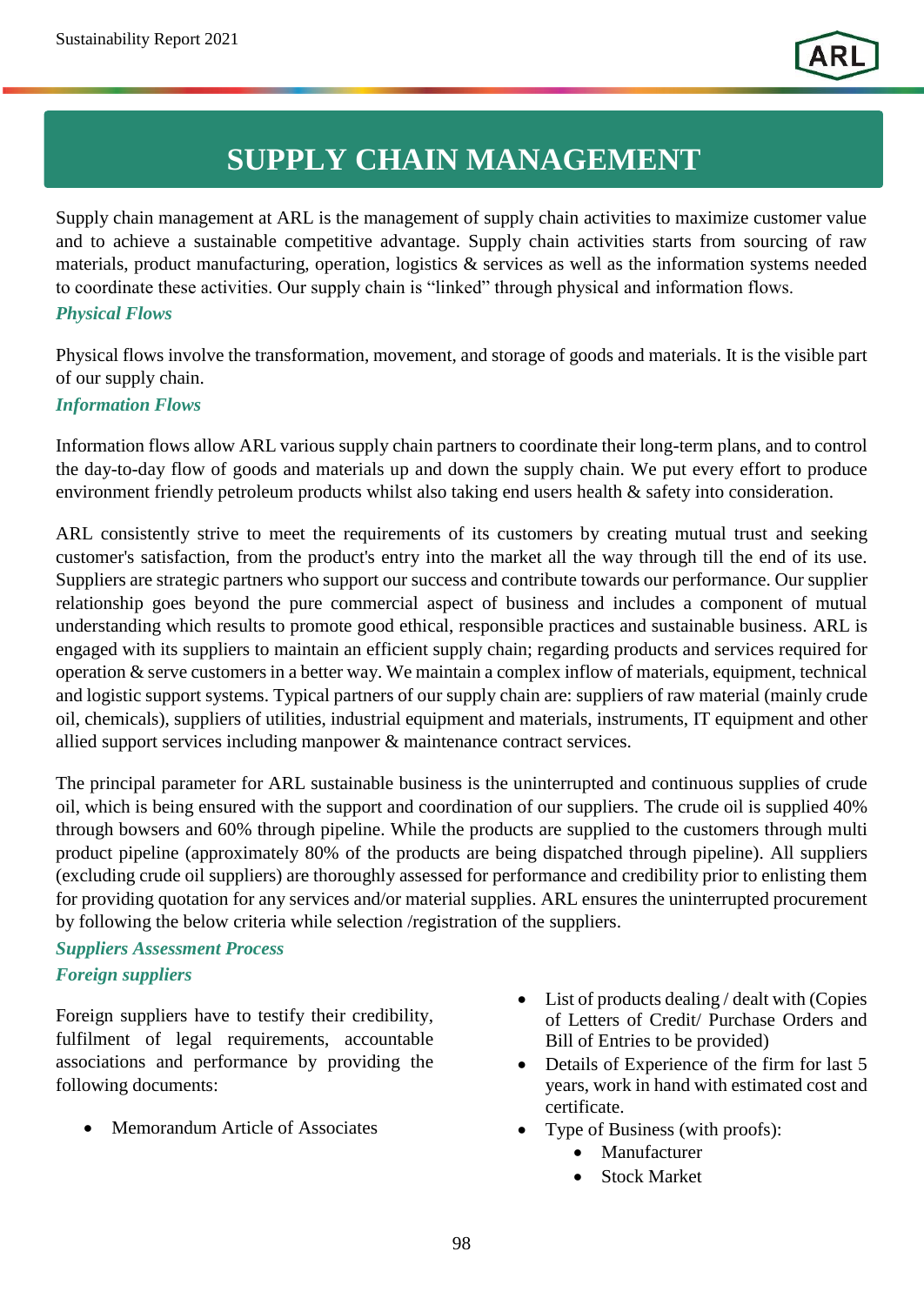

### *Local suppliers*

Local suppliers have to satisfy below mentioned requirements before start of business:

- Copy of National Income Tax Registration
- Certificate and Tax paid in the last 3 years
- Sales Tax Registration number
- Type of Firm / Supplier / Organization (Memorandum Article of Associates)
- List of products dealing / dealt with (Copies of Purchase orders to be attached)
- Details of Experience of the firm for last 5 years, work in hand with estimated cost and certificate.
- Undertaking on Rs. 50/- stamp paper that firm is not blacklisted by any company and/or entered into litigation.
- Bank certificate and financial / bank statement for last one year.

Following documents also to be provided in case Firm is Indenter (Local Agent of Foreign Principal):

- Authority Letter from Principal
- Copies of previous Letters of Credit, Purchase Orders and Bill of Entries.

### *Contractor Selection Criteria*

Civil, Mechanical, Electrical & Instrumentation contractors are short-listed through contract section:

- 1. Pre-Qualification of all contractors.
- 2. Preparation of ITB documents, bids evaluation and finalization of contracts.
- 3. Preparation of standard rates applicable to work order issued inside ARL.

The performance of all contractors are evaluated periodically after a defined period of time.

### *Opportunities for Local Suppliers*

ARL procures all products/equipment which are environment friendly & energy efficient wherever possible from local suppliers. Furthermore, ARL encourages and provides support to Local Industry by purchasing first locally manufactured materials if it meets the requirements. All the purchases that are procured from within the country are made on the basis of five important factors that are:

- 1. Supplier Repute/Standing
- 2. Quality (Specification)
- 3. Quantity
- 4. Delivery (Time & Location)
- 5. Price

These are listed depending upon the preferences, as Supplier is a significant factor for the reason, his reputation & quality of purchases affects the company's repute. Quality is also the most important parameter and cannot be compromised. After that the time taken in delivering goods and their supplies location plays an important role in making purchases. Our total procurement from local suppliers for year 2020-21 is Rs. 394 million, while the total procurement expenditures are Rs. 2896 million. The registered local suppliers are 287 in Year 2020-21. The %age local share of procurement for the reporting year is 13.6%. The total number of suppliers almost remained the same with a slight increase from 406 to 412.